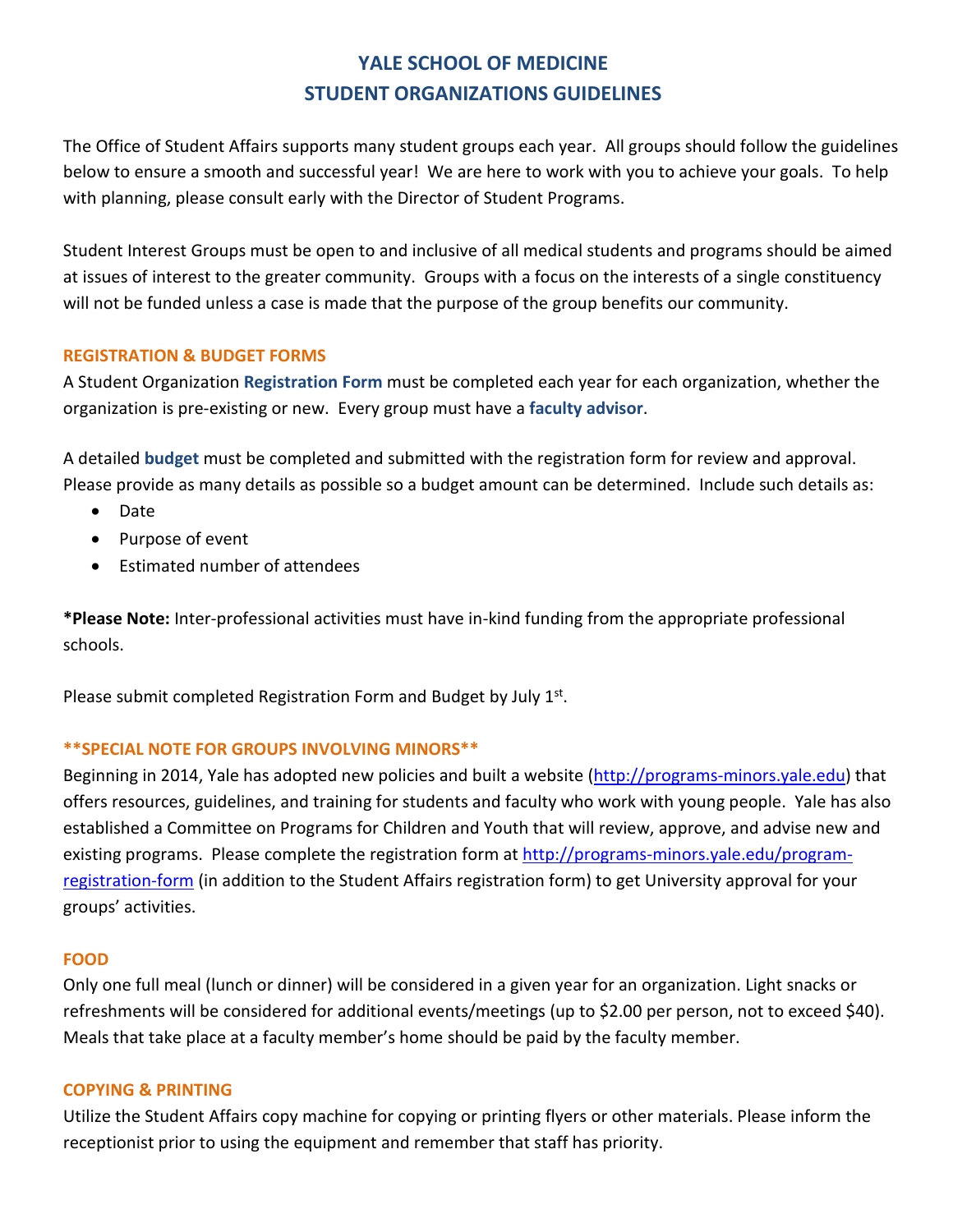# **MEDICAL SUPPLIES**

Any medical supplies or personal care supplies should be purchased from Moore Medical through the Office of Student Affairs. Contact the Director of Student Programs for assistance.

# **CONFERENCES & TRAVEL**

When attending a conference or other event, supporting documentation (such as the conference brochure, itinerary or letter of invite), listing the date(s) and purpose of the event, must be submitted with the reimbursement request. Conferences must be related to the mission of the organization and related to the medical school. Only 2 students will be funded up to \$500 per student to attend and the expectation is that those 2 attendees will educate the community upon their return. International conferences will not be funded.

# **TRANSPORTATION**

Please book travel through the Financial Assistant in Student Affairs. Travelers should book the lowest available economy class airfare, consistent with business requirements. Whenever possible, make travel plans early enough to book flights at least fourteen days in advance. This will allow one to take advantage of special advance purchase fares.

Travelers should book service on Metro-North or Amtrak consistent with their business needs. Acela Express will not be reimbursed. To take advantage of any University-negotiated discounts on Amtrak, travelers must make reservations using the University's preferred full-service travel agency. There is no charge for booking trains through this service.

Students may use their personal vehicles for business purposes. The use of a personal vehicle for University business will be reimbursed at the federal mileage allowance rate for business travel published in the Controller's Office Fact Sheet (Effective 1/1/16; 54 cents per mile). This rate covers the cost of vehicle usage, including gasoline. In addition to this allowance, travelers will be reimbursed for tolls and reasonable parking fees. Zip cars will not be reimbursed unless approved ahead of time.

**Please Note:** There is a limit on vehicle reimbursement of no more than the economy class airfare for a similar trip. The University assumes no liability for any loss or damage to the student's vehicle. If an accident occurs when a traveler is using his/her personal vehicle for business travel, the student's personal automobile liability and physical damage insurance is primary.

# **\*\*Transportation for patients and minors is not permitted.**

# **REIMBURSEMENTS**

Complete and submit a Reimbursement Request Form with receipts, list of attendees and supporting documentation. The reimbursement must stay within your approved budget. Alcohol is not a reimbursable expense. Reimbursement requests should be submitted within 10 business days of incurring the expense or returning from a conference, to the Student Affairs Financial Assistant's inbox located at 367 Cedar Street, Bldg D, 2<sup>nd</sup> floor, New Haven, CT 06510.